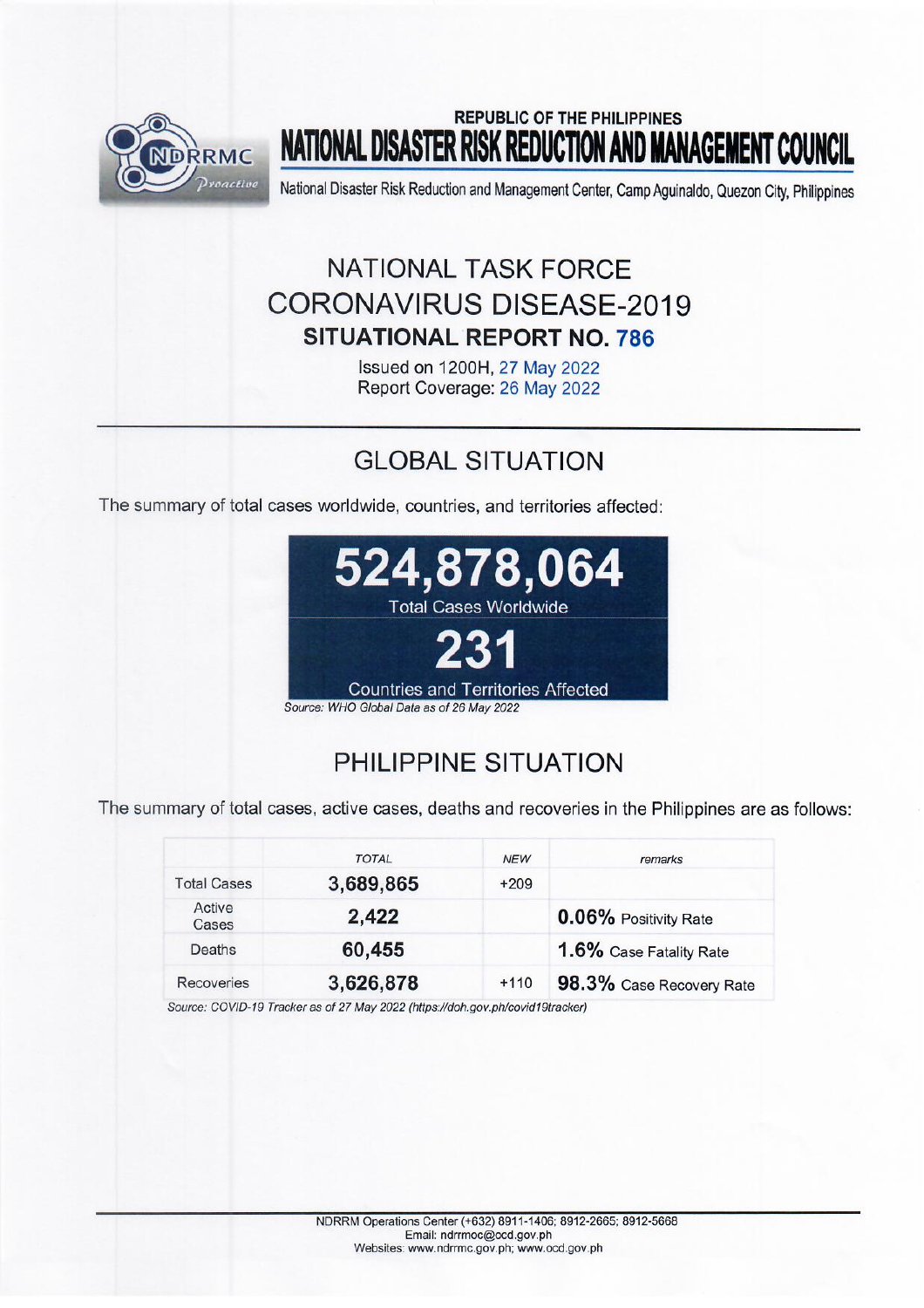## **CASES PER REGION**

The summary of total cases, active cases, deaths and recoveries per Region are as follows:



## STATUS OF ALERT LEVEL SYSTEMS

The summary of Alert Level System as declared by the Interagency Task Force is as follows:



Source: IATF Resolution No. 167-F, s. 2022

For the Chairperson, NDRRMC:

FUNDERSECRETARY RICARDO B JALAD Executive Director, NDRRMC and Administrator, OCD

**REFERENCES: Reports from** World Health Organization Office of Civil Defense Department of Health

**NOTE:** Other reports are available upon request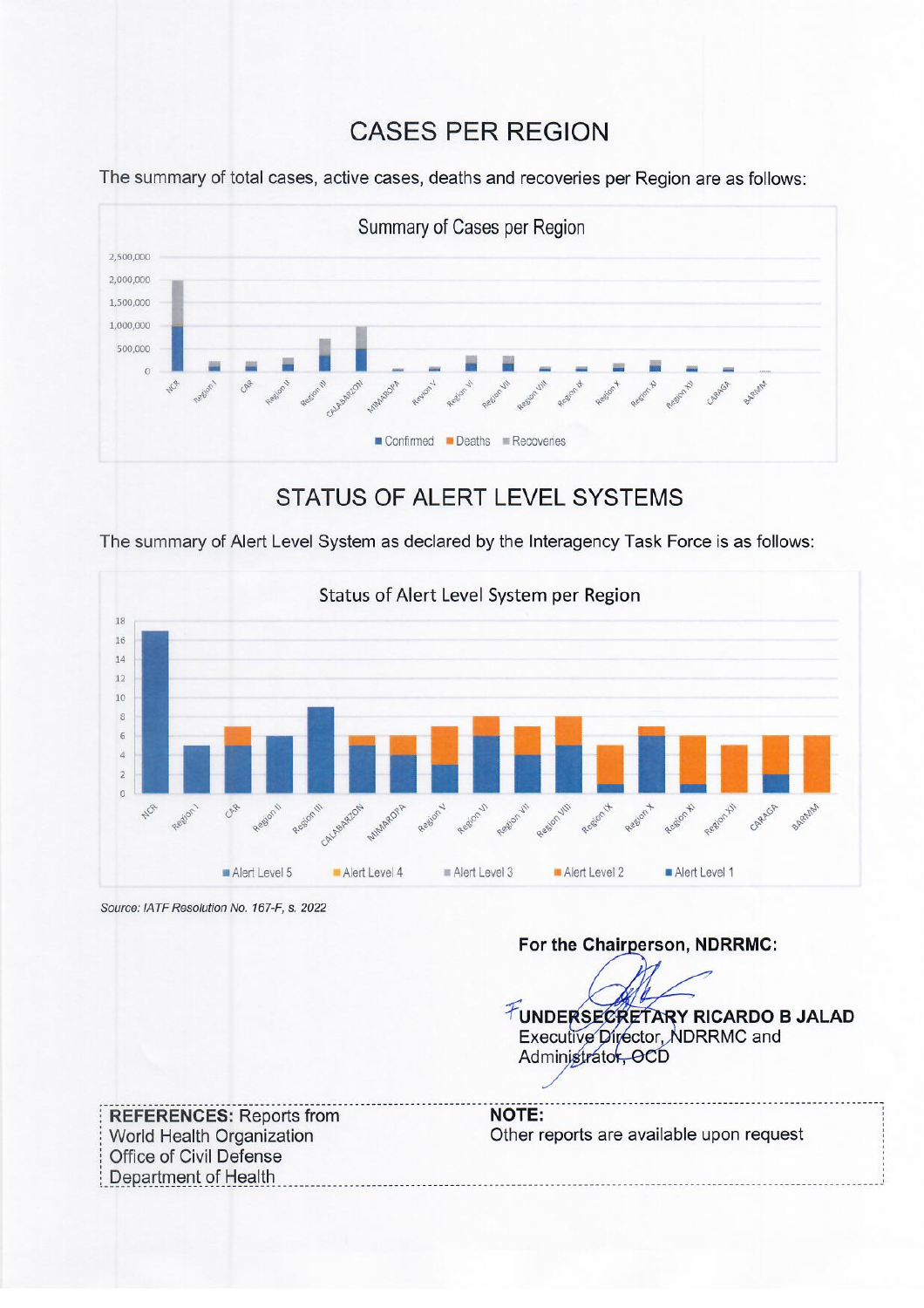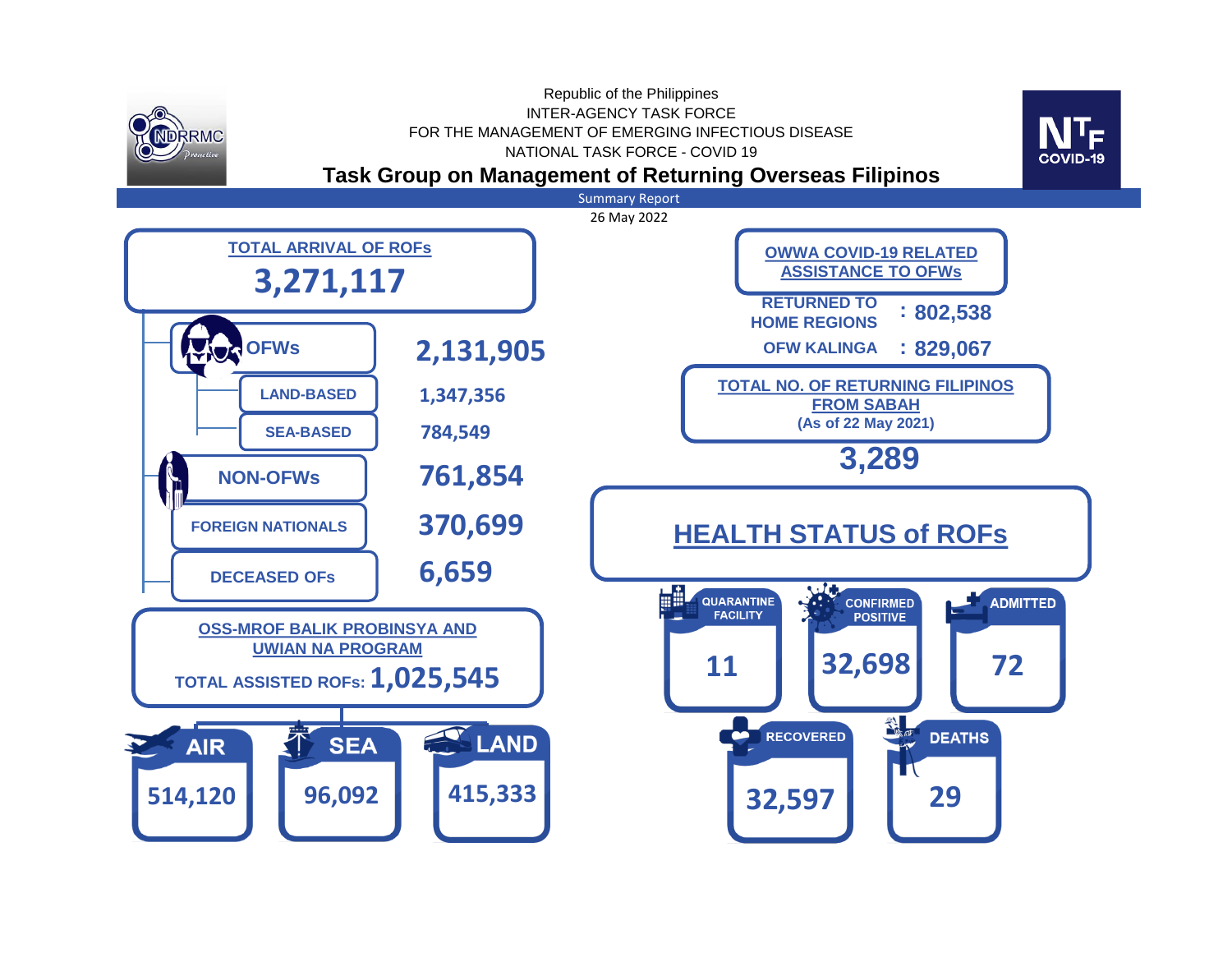

## **Task Group on Management of Returning Overseas Filipinos** Republic of the Philippines<br>INTER-AGENCY TASK FORCE<br>FOR THE MANAGEMENT OF EMERGING INFECTIOUS DISEASE **NATIONAL TASK FORCE AGAINST COVID-19**



### **TG-MROF Daily Operational Report as of 26 May 2022**

#### *(18 June - 25 May 2022) (27 June - 25 May 2022) (18 June - 25 May 2022) (Nov. 18 - 25 May 2022)* Now Cumulative Now Cumulative Now Cumulative Now Cumulative Now Cumulative Cumulative Cumulative Cumulative Cumulative Cumulative Cumulative Cumulative Cumulative Now Cumulative suвтотѧ∟ | 2,533| 779,114| 3,003| 916,691| 5,719| 898,034| 757| 298,311| 586| 247,847| 405| 25,221| 22,808| 219| 15,891| 3,271,117 **OFWs** 1,180 573,479 496 471,618 2,855 550,758 405 249,538 182 172,399 381 16,248 21,511 219 **5,128 2,131,905** Land-based 1,039 451,811 263 284,857 2,044 346,344 354 149,379 119 79,128 352 15,295 20,036 154 3,819 1,347,356 *Sea-based 141 121,668 233 186,761 811 204,414 51 100,159 63 93,271 29 953 1,475 11 1,309 784,549* **NON-OFWs** 606 126,748 1,012 334,436 1,193 209,643 139 32,279 96 51,672 24 5,701 1,297 54 **3,046 761,854 Foreign Nationals** 747 78,887 1,495 110,637 1,671 137,633 213 16,494 308 23,776 0 3,272 0 0 **7,706 370,699 Deceased OFs 11 6,659 11 6,659** *Now Cumulative Now Cumulative Now Cumulative Now Cumulative Now Cumulative Now Cumulative Now Cumulative* **SUBTOTAL 0 67,961 0 1,149 0 1,532 10 1,415 0 3,289 0 145 0 317 OFWs** 0 67,961 0 1,149 0 1,532 10 1,415 0 3,289 0 145 0 317 **TOTAL ARRIVAL ON AIRPORTS: 3,188,650 NINOY AQUINO INTERNATIONAL AIRPORT INTERNATIONAL AIRPORT**<br> **AIRPORT**<br> **AIRI** 2020 - 23 April 2020 - (06 July 2020 - 105 June 2020 - 125 May 2022)<br>
25 May 2022) - 25 May 2022) - 25 May 2022 - 25 May 2022 **MACTAN-CEBU INTERNATIONAL AIRPORT** *(28 June 2020 - 25 May 2022)* **LAOAG AIRPORT 75,808 TOTAL ARRIVAL ON SEAPORTS: TAWI-TAWI/ ZAMBOANGA DAVAO BATANGAS DAVAO AIRPORT SUBIC AIRPORT BOHOL-PANGLAO AIRPORT ROFs MANILA CEBU SUBIC BATAAN GRAND TOTAL ARRIVAL OF ROFs ARRIVALS ROFs** *(08 July 2020 - 25 May 2022) (23 April 2020 - 25 May 2022) (23 April 2020 - 25 May 2022)*

*Sea-based 0 67,961 0 1,149 0 1,532 10 1,415 0 3,289 0 145 0 317 Sources: 1) OSS Report dated 25 May 2022, 2) BOQ Report No. 736 dated 26 May 2022, 3) BOQ Human Remains Report No. 679 dated 26 May 2022, and 4) OCD BARMM Report dated 22 May 2021.*

## **QUARANTINE**

| <b>ROFS IN TREATMENT AND MONITORING FACILITIES</b>                                                                                  |            |                                              |            |            |            |            |               |            |
|-------------------------------------------------------------------------------------------------------------------------------------|------------|----------------------------------------------|------------|------------|------------|------------|---------------|------------|
| No. of QFs                                                                                                                          |            | <b>Confirmed Positive</b><br><b>Admitted</b> |            |            | Recovered  |            | <b>Deaths</b> |            |
| 11                                                                                                                                  | <b>Now</b> | Cumulative                                   | <b>Now</b> | Cumulative | <b>Now</b> | Cumulative | <b>Now</b>    | Cumulative |
|                                                                                                                                     | 5          | 32.698                                       | 13         | 72         |            | 32.597     |               | 29         |
| Source: 1) BOQ Report No. 736 dated 26 May 2022. (Note: Figures from previous reports may differ due to data verification process.) |            |                                              |            |            |            |            |               |            |

 **OSS-MROF BALIK PROBINSYA & UWIAN NA PROGRAM**

| May 25, 2020 - May 25, 2022)                                                                                                          |                               |                   |                 |                    |  |
|---------------------------------------------------------------------------------------------------------------------------------------|-------------------------------|-------------------|-----------------|--------------------|--|
|                                                                                                                                       | <b>MODE OF TRANSPORTATION</b> |                   |                 |                    |  |
| <b>ROFS ASSISTED</b><br>THRU THEIR                                                                                                    | Air (NAIA T2)                 | Land (PITX)       | Sea (N. Harbor) | <b>GRAND TOTAL</b> |  |
| <b>DESTINATION</b>                                                                                                                    | <b>Cumulative</b>             | <b>Cumulative</b> | Cumulative      |                    |  |
|                                                                                                                                       | 514.120                       | 415.333           | 96.092          | 1.025.545          |  |
| Sources: 1) OSS Report as of 25 May 2022, 2) PITX Report (Uwian Na Program) dated 26 May 2022 and *DOTr (Hatid Tulong Program) Report |                               |                   |                 |                    |  |
| dated 14 May 2021. "Data starting from June 2 includes LSI and APOR.                                                                  |                               |                   |                 |                    |  |
| (Note: Figures from previous reports may differ due to data verification process.)                                                    |                               |                   |                 |                    |  |

## **RETURNING FILIPINOS FROM SABAH**

| <b>TOTAL NO. OF RETURNING FILIPINOS</b><br><b>FROM SABAH:</b>                   | 3,289                |                                            |  |  |  |
|---------------------------------------------------------------------------------|----------------------|--------------------------------------------|--|--|--|
| <b>First Batch</b>                                                              | July 5, 2020         | 395                                        |  |  |  |
| Second Batch                                                                    | July 29, 2020        | 394                                        |  |  |  |
| <b>Third Batch</b>                                                              | August 13, 2020      | 400                                        |  |  |  |
| Fourth Batch                                                                    | August 28, 2020      | 379                                        |  |  |  |
| <b>Fifth Batch</b>                                                              | September 24, 2020   | 400                                        |  |  |  |
| Sixth Batch                                                                     | November 12, 2020    | 151                                        |  |  |  |
| Seventh Batch                                                                   | December 13-20, 2020 | Failed deportation due to force<br>majeure |  |  |  |
| Eighth Batch                                                                    | March 7, 2021        | 316                                        |  |  |  |
| Ninth Batch                                                                     | April 17, 2021       | 358                                        |  |  |  |
| <b>Tenth Batch</b>                                                              | May 22, 2021         | 496                                        |  |  |  |
| As of June 21, 2021, 4.683 remaining Filipinos are still in Sabah for transfer. |                      |                                            |  |  |  |

*Source: 1) OCD BARMM Report dated 22 May 2021. (Note: Figures from previous reports may differ due to data verification process.)*

## **OWWA COVID-19 RELATED ASSISTANCE TO OFWs (March 2020 - November 2021) ROFs IN TREATMENT AND MONITORING FACILITIES Returned to Home Regions 802,538 OFW Kalinga 829,067**

*Source: 1) OWWA Monitoring Report dated November 2021.*

### *Source: 1) BOQ Report No. 736 dated 26 May 2022. (Note: Figures from previous reports may differ due to data verification process.)* **REMAINS OF DECEASED OFs**

| ÀМ                                       |                | <b>COUNTRY OF ORIGIN</b> |                   |            |                   |
|------------------------------------------|----------------|--------------------------|-------------------|------------|-------------------|
|                                          | <b>COUNTRY</b> | <b>NOW</b>               | <b>CUMULATIVE</b> |            | <b>CUMULATIVE</b> |
|                                          | <b>TOTAL</b>   | 11                       | 6.659             |            | 6,659             |
| <b>GRAND TOTAL</b>                       | Saudi Arabia   |                          | 798               | COVID-19   | 640               |
|                                          | <b>USA</b>     |                          | 287               |            |                   |
| <b>United Arab Emirates</b><br>1.025.545 |                |                          | 149               | <b>NON</b> | 6.019             |
| ulong Program) Report                    | Qatar          |                          | 67                | COVID-19   |                   |
|                                          | Kuwait         |                          | 51                |            |                   |
|                                          | <b>Others</b>  | 11                       | 5.307             |            |                   |

*Source: 1) BOQ Human Remains Report No. 679 dated 26 May 2022. (Note: Figures from previous reports may differ due to data verification process.)*

| Prepared by:                       | Reviewed by:                       | Approved by:                                          |
|------------------------------------|------------------------------------|-------------------------------------------------------|
| SGD                                | SGD                                | SGD                                                   |
| <b>MS. ARIANNE JEWEL G. PEROLA</b> | <b>MR. MARVIN T. MANZANO. MDRM</b> | <b>MS. SUSANA E. QUIAMBAO</b>                         |
| <b>Technical Support</b>           | Civil Defense Officer III          | Chief, Response and Operational Coordination Division |